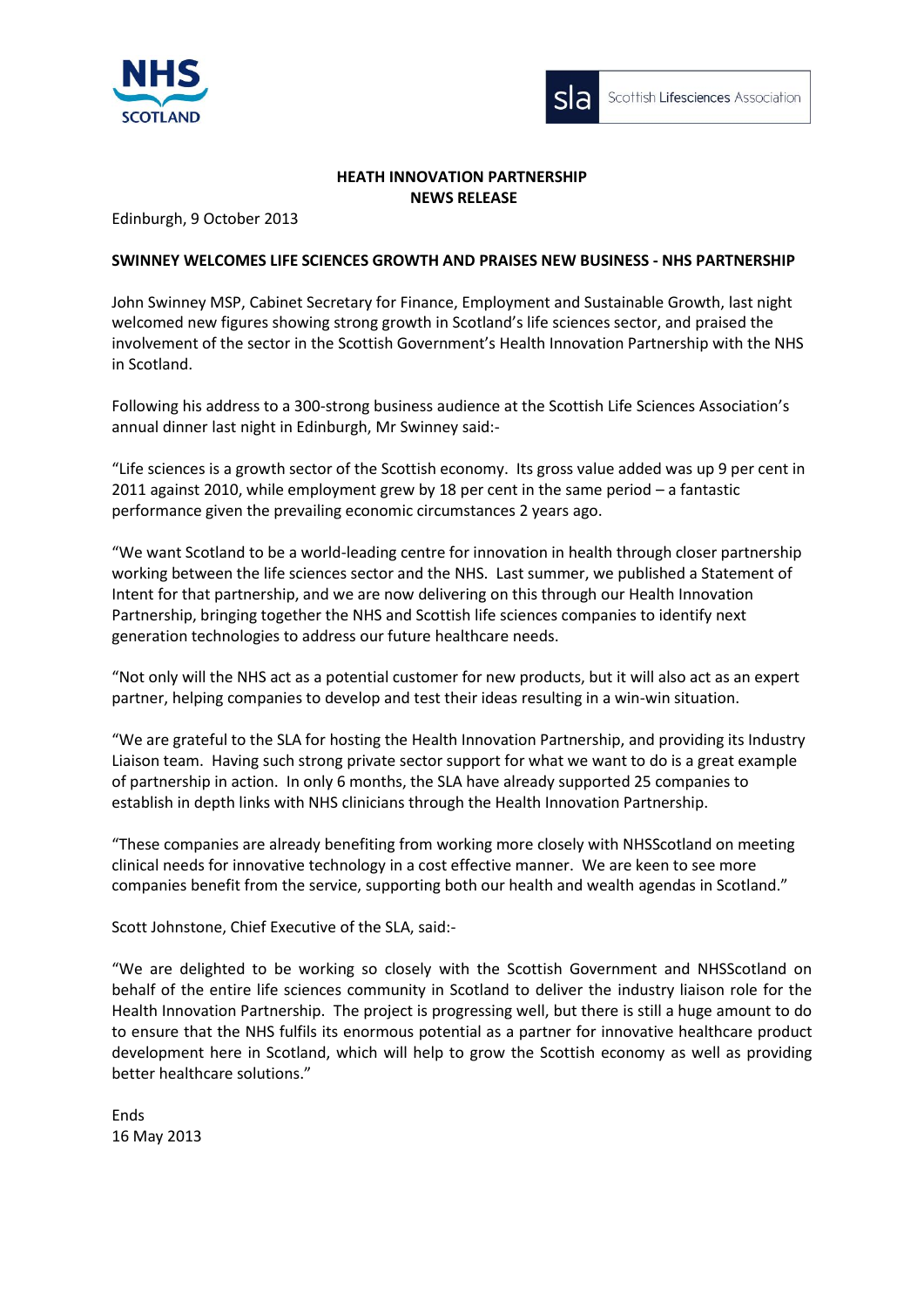

sla

## Editors' Note

# **Background to life sciences growth statistics**

**1. The GVA growth figures** are from the Scottish Annual Business Statistics 2011 published recently by the UK Office of National Statistics - see page 8 at [http://www.scotland.gov.uk/Resource/0043/00432251.pdf.](http://www.scotland.gov.uk/Resource/0043/00432251.pdf) The following is an extract:-

- In 2011, GVA in the life sciences sector in Scotland amounted to £960 million, up 9% on 2010. Life sciences sector GVA is now above the level seen in 2008, at the start of the recession;
- The life sciences sector GVA increase experienced between 2010 and 2011 is largely attributable to a rise in GVA within the research and development part of the sector. In 2011, GVA in the "research and experimental development on natural sciences/engineering" sector in Scotland amounted to £477 million, up 46% on 2010.
- However, GVA in the pharmaceuticals sector declined between 2010 and 2011. In 2011, GVA in the pharmaceuticals sector in Scotland amounted to £362 million, down 14% on 2010.

2. **The employment growth figures** are from the Scottish Government database of economic statistics for the 6 private sector dominated growth sectors as defined in its Government Economic Strategy. These 6 sectors are food and drink, financial and business services, energy including renewables, sustainable tourism, creative industries and life sciences. The database is available here <http://www.scotland.gov.uk/Topics/Statistics/Browse/Business/Publications/GrowthSectors/Database>In January, the Scottish Government updated this database to show employment growth for these 6 key sectors over the period 2010 – 2011. The following is a summary of the data:-

| Sector                                 | Employment in | 2010    | 2011    | Change   | % change |
|----------------------------------------|---------------|---------|---------|----------|----------|
| Food and Drink                         |               | 117,500 | 117,700 | $+200$   | $+0.2%$  |
| <b>Financial and Business Services</b> |               | 206,900 | 207,500 | $+600$   | $+0.3%$  |
| Energy (inc renewable energy)          |               | 65,300  | 64,800  | $-500$   | $-0.8%$  |
| Sustainable Tourism                    |               | 183,400 | 185,900 | $+2,500$ | $+1.4%$  |
| Creative Industries                    |               | 71,900  | 64,100  | $-7,800$ | $-10.9%$ |
| <b>Life Sciences</b>                   |               | 14,600  | 17,300  | $+2,600$ | $+18.1%$ |
| All                                    |               | 659,700 | 657,200 | $-2,400$ | $-0.4%$  |

Source: Scottish Government

### **Background Note on Health Innovation Partnership**

3. The Scottish Government's strategic vision for NHSScotland is that by 2020, everyone will be able to live longer healthier lives at home, or in a homely setting, and that whatever the setting, care will be provided to the highest standards of quality and safety. That vision is contained within a Scottish Government Route Map [\(http://www.scotland.gov.uk/Resource/0042/00423188.pdf\)](http://www.scotland.gov.uk/Resource/0042/00423188.pdf) which sets out how it will be turned into reality by 2020

4. The Route Map describes 12 priority areas for action by the NHS. One, on innovation, is to increase NHSScotland investment in new innovations which both increase quality of care and reduce costs, and simultaneously provide growth in the Scottish economy.